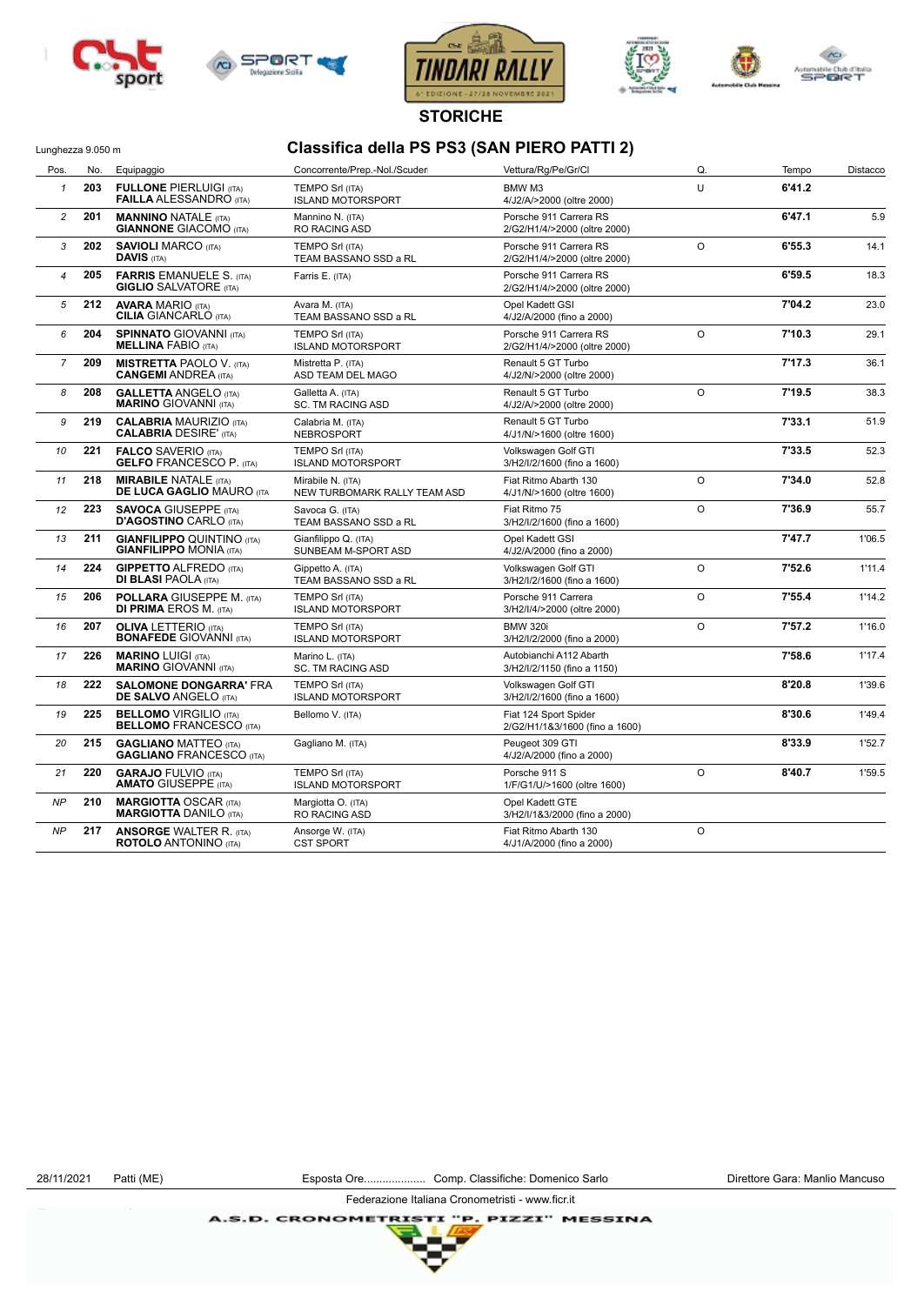







**STORICHE**

## Classifica dopo la PS PS3 (SAN PIERO PATTI 2) **1/2**

|                |                     | Pos. Rg Cl     | No.                                | Equipaggio                                                   | Concorrente/Prep.-Nol./Vettura/ScuRg/Pe/Gr/Cl/Q               |                                 | Tempo   | Pen.CO | Pen.Varie | Tempo Totale      | Distacco |
|----------------|---------------------|----------------|------------------------------------|--------------------------------------------------------------|---------------------------------------------------------------|---------------------------------|---------|--------|-----------|-------------------|----------|
|                | $1 \quad 1 \quad 1$ |                | 203                                | <b>FULLONE PIERLUIGI (ITA)</b>                               | TEMPO Srl (ITA)<br>BMW M3                                     | 4/J2/A<br>>2000 (oltre 2000)    | 20'25.4 |        |           | 20'25.4           |          |
|                |                     |                |                                    | <b>FAILLA ALESSANDRO</b> (ITA)                               | <b>ISLAND MOTORSPORT</b>                                      | U                               |         |        |           |                   |          |
| $\overline{2}$ |                     | $1 \quad 1$    | 201                                | <b>MANNINO NATALE (ITA)</b><br><b>GIANNONE GIACOMO (ITA)</b> | Mannino N. (ITA)<br>Porsche 911 Carrera RS<br>RO RACING ASD   | 2/G2/H1/4<br>>2000 (oltre 2000) | 20'37.2 |        |           | 20'37.2           | 11.8     |
| 3              | $\overline{c}$      | $\overline{c}$ | 205                                | <b>FARRIS EMANUELE S. (ITA)</b>                              | Farris E. (ITA)                                               | 2/G2/H1/4                       | 20'43.6 |        |           | 20'43.6           | 18.2     |
|                |                     |                |                                    | <b>GIGLIO</b> SALVATORE (ITA)                                | Porsche 911 Carrera RS                                        | >2000 (oltre 2000)              |         |        |           |                   |          |
|                | 3                   | 3              | 202                                | <b>SAVIOLI MARCO (ITA)</b>                                   | TEMPO Srl (ITA)                                               | 2/G2/H1/4                       | 21'28.6 |        |           | 21'28.6           | 1'03.2   |
|                |                     |                |                                    | <b>DAVIS (ITA)</b>                                           | Porsche 911 Carrera RS<br>TEAM BASSANO SSD a RL               | >2000 (oltre 2000)<br>$\circ$   |         |        |           |                   |          |
| 5              | $\overline{c}$      | $\overline{1}$ | 212                                | <b>AVARA MARIO (ITA)</b>                                     | Avara M. (ITA)                                                | 4/J2/A                          | 21'35.9 |        |           | 21'35.9           | 1'10.5   |
|                |                     |                |                                    | <b>CILIA GIANCARLO (ITA)</b>                                 | Opel Kadett GSI<br>TEAM BASSANO SSD a RL                      | 2000 (fino a 2000)              |         |        |           |                   |          |
| 6              | 3                   | $\mathbf{1}$   | 209                                | <b>MISTRETTA PAOLO V. (ITA)</b>                              | Mistretta P. (ITA)                                            | 4/J2/N                          | 21'43.1 |        |           | 21'43.1           | 1'17.7   |
|                |                     |                |                                    | <b>CANGEMI ANDREA (ITA)</b>                                  | Renault 5 GT Turbo<br>ASD TEAM DEL MAGO                       | >2000 (oltre 2000)              |         |        |           |                   |          |
| $\overline{7}$ | $\overline{4}$      | $\overline{c}$ | 208                                | <b>GALLETTA ANGELO (ITA)</b>                                 | Galletta A. (ITA)                                             | 4/J2/A                          | 21'43.3 |        |           | 21'43.3           | 1'17.9   |
|                |                     |                |                                    | <b>MARINO GIOVANNI (ITA)</b>                                 | Renault 5 GT Turbo<br><b>SC. TM RACING ASD</b>                | >2000 (oltre 2000)<br>$\circ$   |         |        |           |                   |          |
| 8              | $\overline{4}$      | $\overline{4}$ | 204                                | <b>SPINNATO GIOVANNI (ITA)</b>                               | TEMPO Srl (ITA)<br>Porsche 911 Carrera RS                     | 2/G2/H1/4<br>>2000 (oltre 2000) | 21'59.9 |        |           | 21'59.9           | 1'34.5   |
|                |                     |                |                                    | <b>MELLINA FABIO (ITA)</b>                                   | <b>ISLAND MOTORSPORT</b>                                      | O                               |         |        |           |                   |          |
| 9              | 5                   | $\overline{1}$ | 219                                | <b>CALABRIA MAURIZIO (ITA)</b>                               | Calabria M. (ITA)<br>Renault 5 GT Turbo                       | 4/J1/N<br>>1600 (oltre 1600)    | 22'43.7 |        |           | 22'43.7           | 2'18.3   |
|                |                     |                |                                    | <b>CALABRIA DESIRE' (ITA)</b>                                | <b>NEBROSPORT</b>                                             |                                 |         |        |           |                   |          |
| 10             | 6                   | $\overline{c}$ | 218                                | <b>MIRABILE NATALE (ITA)</b>                                 | Mirabile N. (ITA)<br>Fiat Ritmo Abarth 130                    | 4/J1/N<br>>1600 (oltre 1600)    | 22'45.9 |        |           | 22'45.9           | 2'20.5   |
|                |                     |                |                                    | DE LUCA GAGLIO MAURO                                         | NEW TURBOMARK RALLY TEAMO                                     |                                 |         |        |           |                   |          |
| 11             | $\mathbf{1}$        | $\mathbf{1}$   | 221                                | <b>FALCO SAVERIO (ITA)</b>                                   | <b>TEMPO Srl (ITA)</b>                                        | 3/H2/I/2                        | 23'00.9 |        |           | 23'00.9           | 2'35.5   |
|                |                     |                |                                    | <b>GELFO FRANCESCO P. (ITA</b>                               | Volkswagen Golf GTI<br><b>ISLAND MOTORSPORT</b>               | 1600 (fino a 1600)              |         |        |           |                   |          |
| 12             | $\overline{2}$      | $\overline{c}$ | 223                                | <b>SAVOCA GIUSEPPE (ITA)</b>                                 | Savoca G. (ITA)                                               | 3/H2/I/2                        | 23'02.7 |        |           | 23'02.7           | 2'37.3   |
|                |                     |                |                                    | <b>D'AGOSTINO CARLO (ITA)</b>                                | Fiat Ritmo 75<br>TEAM BASSANO SSD a RL                        | 1600 (fino a 1600)<br>$\circ$   |         |        |           |                   |          |
| 13             | $3 \quad 3$         |                | 224                                | <b>GIPPETTO ALFREDO (ITA)</b>                                | Gippetto A. (ITA)                                             | 3/H2/I/2                        | 23'22.7 |        |           | 23'22.7           | 2'57.3   |
|                |                     |                |                                    | <b>DI BLASI PAOLA (ITA)</b>                                  | Volkswagen Golf GTI<br>TEAM BASSANO SSD a RL                  | 1600 (fino a 1600)<br>$\circ$   |         |        |           |                   |          |
| 14             |                     | 7 <sup>2</sup> | 211                                | <b>GIANFILIPPO QUINTINO (IT</b>                              | Gianfilippo Q. (ITA)                                          | 4/J2/A                          | 23'33.3 |        |           | 23'33.3           | 3'07.9   |
|                |                     |                |                                    | <b>GIANFILIPPO MONIA (ITA)</b>                               | Opel Kadett GSI<br>SUNBEAM M-SPORT ASD                        | 2000 (fino a 2000)              |         |        |           |                   |          |
| 15             | $\overline{4}$      | $\overline{1}$ | 206                                | <b>POLLARA GIUSEPPE M. (IT</b>                               | <b>TEMPO Srl (ITA)</b>                                        | 3/H2/I/4                        | 23'48.7 |        |           | 23'48.7           | 3'23.3   |
|                |                     |                |                                    | <b>DI PRIMA EROS M. (ITA)</b>                                | Porsche 911 Carrera<br><b>ISLAND MOTORSPORT</b>               | >2000 (oltre 2000)<br>O         |         |        |           |                   |          |
| 16             | 5                   | $\overline{1}$ | 226                                | <b>MARINO LUIGI (ITA)</b>                                    | Marino L. (ITA)                                               | 3/H2/I/2                        | 24'03.2 |        |           | 24'03.2           | 3'37.8   |
|                |                     |                |                                    | <b>MARINO GIOVANNI (ITA)</b>                                 | Autobianchi A112 Abarth<br>SC. TM RACING ASD                  | 1150 (fino a 1150)              |         |        |           |                   |          |
| 17             | 6                   | $\mathbf{1}$   | 207<br><b>OLIVA LETTERIO</b> (ITA) | 3/H2/I/2<br>TEMPO Srl (ITA)                                  |                                                               | 24'20.3                         |         |        | 24'20.3   | 3'54.9            |          |
|                |                     |                |                                    | <b>BONAFEDE GIOVANNI (ITA)</b>                               | <b>BMW 320i</b><br><b>ISLAND MOTORSPORT</b>                   | 2000 (fino a 2000)<br>O         |         |        |           |                   |          |
| 18             | $\overline{7}$      | $\overline{4}$ | 222                                | <b>SALOMONE DONGARRA' F</b>                                  | TEMPO Srl (ITA)                                               | 3/H2/I/2                        | 24'40.6 |        |           | 24'40.6           | 4'15.2   |
|                |                     |                |                                    | <b>DE SALVO ANGELO (ITA)</b>                                 | Volkswagen Golf GTI<br><b>ISLAND MOTORSPORT</b>               | 1600 (fino a 1600)              |         |        |           |                   |          |
| 19             | 5                   | $\overline{1}$ | 225                                | <b>BELLOMO</b> VIRGILIO (ITA)                                | Bellomo V. (ITA)                                              | 2/G2/H1/1&3                     | 25'09.2 |        |           | 25'09.2           | 4'43.8   |
|                |                     |                |                                    |                                                              | Fiat 124 Sport Spider                                         | 1600 (fino a 1600)              |         |        |           |                   |          |
|                |                     |                |                                    | <b>BELLOMO FRANCESCO (IT</b>                                 |                                                               |                                 |         |        |           |                   |          |
| 20             |                     | $1 \quad 1$    | 220                                | <b>GARAJO FULVIO (ITA)</b>                                   | TEMPO Srl (ITA)<br>Porsche 911 S                              | 1/F/G1/U<br>>1600 (oltre 1600)  | 25'09.6 |        |           | 25'09.6           | 4'44.2   |
|                |                     |                |                                    | <b>AMATO GIUSEPPE (ITA)</b>                                  | <b>ISLAND MOTORSPORT</b>                                      | O                               |         |        |           |                   |          |
| 21             | 8                   | 3              | 215                                | <b>GAGLIANO MATTEO (ITA)</b>                                 | Gagliano M. (ITA)<br>Peugeot 309 GTI                          | 4/J2/A<br>2000 (fino a 2000)    | 26'17.4 |        |           | 26'17.4           | 5'52.0   |
|                |                     |                |                                    | <b>GAGLIANO FRANCESCO (I)</b>                                |                                                               | 3/H2/I/183                      |         |        |           |                   |          |
| RIT            |                     |                | 210                                | <b>MARGIOTTA OSCAR (ITA)</b>                                 | Margiotta O. (ITA)<br>Opel Kadett GTE<br>RO RACING ASD        | 2000 (fino a 2000)              |         |        |           | <b>NP PS PS3</b>  |          |
|                |                     |                |                                    | <b>MARGIOTTA DANILO (ITA)</b>                                |                                                               | 4/J1/A                          |         |        |           |                   |          |
| RIT            |                     |                | 217                                | <b>ANSORGE WALTER R. (ITA)</b>                               | Ansorge W. (ITA)<br>Fiat Ritmo Abarth 130<br><b>CST SPORT</b> | 2000 (fino a 2000)<br>$\circ$   |         |        |           | <b>NP PS PS3</b>  |          |
|                |                     |                | 214                                | <b>ROTOLO</b> ANTONINO (ITA)                                 |                                                               | 4/J2/A                          |         |        |           | <b>RIT PS PS2</b> |          |
| RIT            |                     |                |                                    | <b>DE MEO EMANUELE (ITA)</b>                                 | De meo E. (ITA)<br>Peugeot 205 GTI                            | 2000 (fino a 2000)              |         |        |           |                   |          |
|                |                     |                |                                    | <b>DE MEO NATALE (ITA)</b>                                   |                                                               | 3/H2/I/4                        |         |        |           |                   |          |
| RIT            |                     |                | 213                                | <b>ROMANO GIUSEPPE (ITA)</b>                                 | Romano G. (ITA)<br>Lancia Beta Montecarlo                     | 2000 (fino a 2000)              |         |        |           | <b>NP PS PS1</b>  |          |
|                |                     |                |                                    | <b>SPECIALE GIUSEPPE (ITA)</b>                               | PS START ASD                                                  | O                               |         |        |           |                   |          |

28/11/2021 Patti (ME)

Federazione Italiana Cronometristi - www.ficr.it

A.S.D. CRONOMETRISTI "P. PIZZI" MESSINA